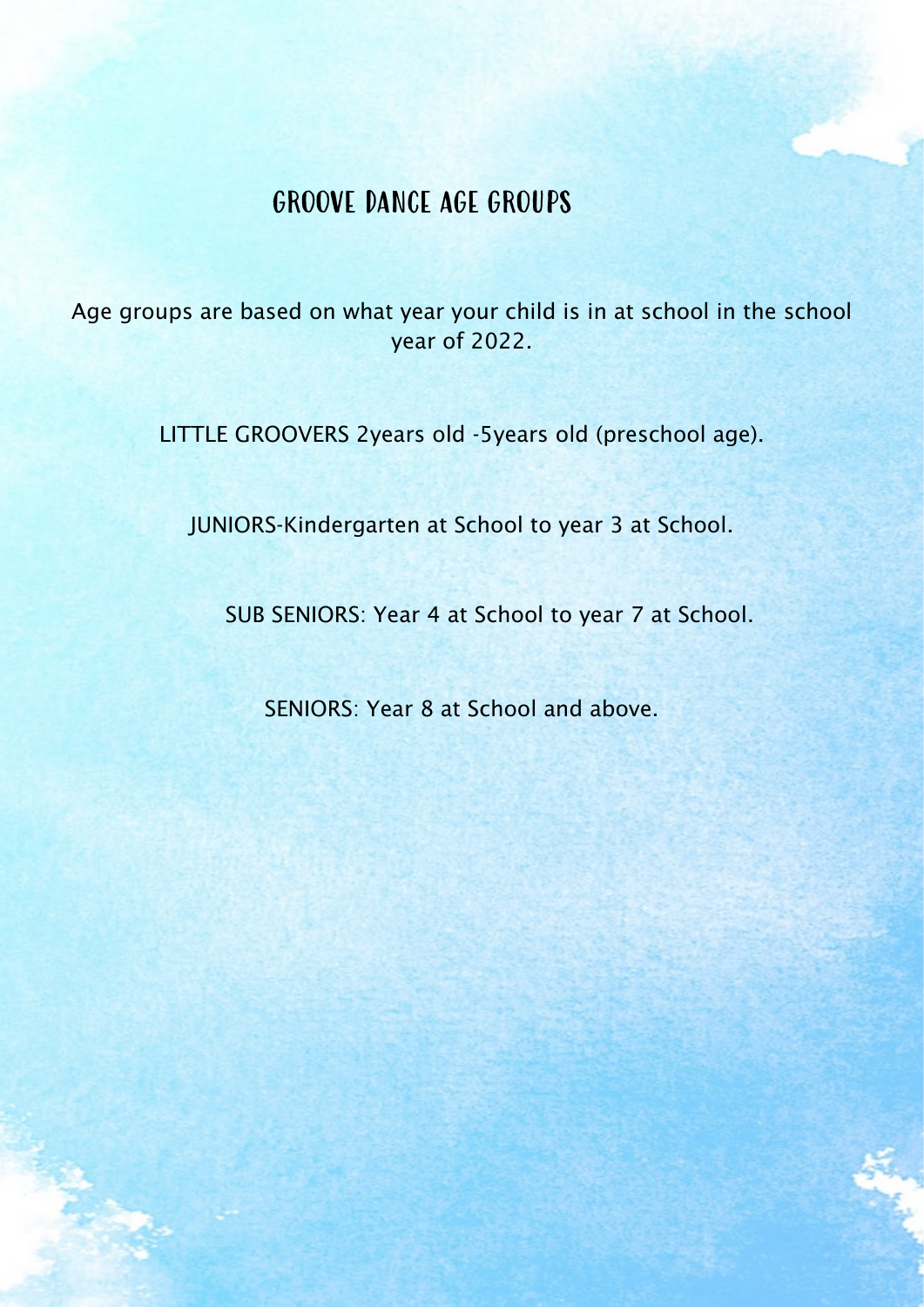# MONDAY's AT GREENHILLS

Maitland Church of Christ Hall, I Garnett Road, East Maitland

## MONDAY AT GREENHILLS

LITTLE GROOVERS 3years old -5years old Maitland Church of Christ Hall, I Garnett Road, East Maitland

|                  |                                                             | <b>CLASS FEE</b> |
|------------------|-------------------------------------------------------------|------------------|
| $3:30-3:45PM$    | LITTLE GROOVER TAP                                          | \$3              |
| $3:45 - 4:00$ PM | LITTLE GROOVER JAZZ                                         | \$3              |
| 4:00-4:15PM      | LITTLE GROOVER ACRO                                         | \$3              |
|                  | SKILLS AND TECHNIQUE CLASS (NO DANCE IN OUR ANNUAL CONCERT) |                  |

If your child participates in our annual dance concert than \$1 per week for each of the classes your child attends will be put towards your costume invoice.

\*\*This excludes classes that are not in the concert. The following classes do not receive a \$1 per week costume subsidy- Acro/tumbling skills and technique class and Level Up classes.

### MONDAY AT GREENHILLS

JUNIORS: Kinder at School to year 3 at School Maitland Church of Christ Hall, I Garnett Road, East Maitland

|             |                                                             | <b>CLASS FEE</b> |
|-------------|-------------------------------------------------------------|------------------|
| 3:30-4:00PM | <b>JUNIOR CHEERLEADING</b>                                  | \$8              |
| 4:00-4:30PM | <b>JUNIOR JAZZ/HIP HOP</b>                                  | \$8              |
| 4:30-5:00PM | <b>JUNIOR ACRO/TUMBLING</b>                                 | \$8              |
|             | SKILLS AND TECHNIQUE CLASS (NO DANCE IN OUR ANNUAL CONCERT) |                  |
| 5:00-5:30PM | <b>JUNIOR CLASSICAL</b>                                     | \$8              |
| 5:30-6:00PM | <b>JUNIOR TAP</b>                                           |                  |

If your child participates in our annual dance concert than \$1 per week for each of the classes your child attends will be put towards your costume invoice.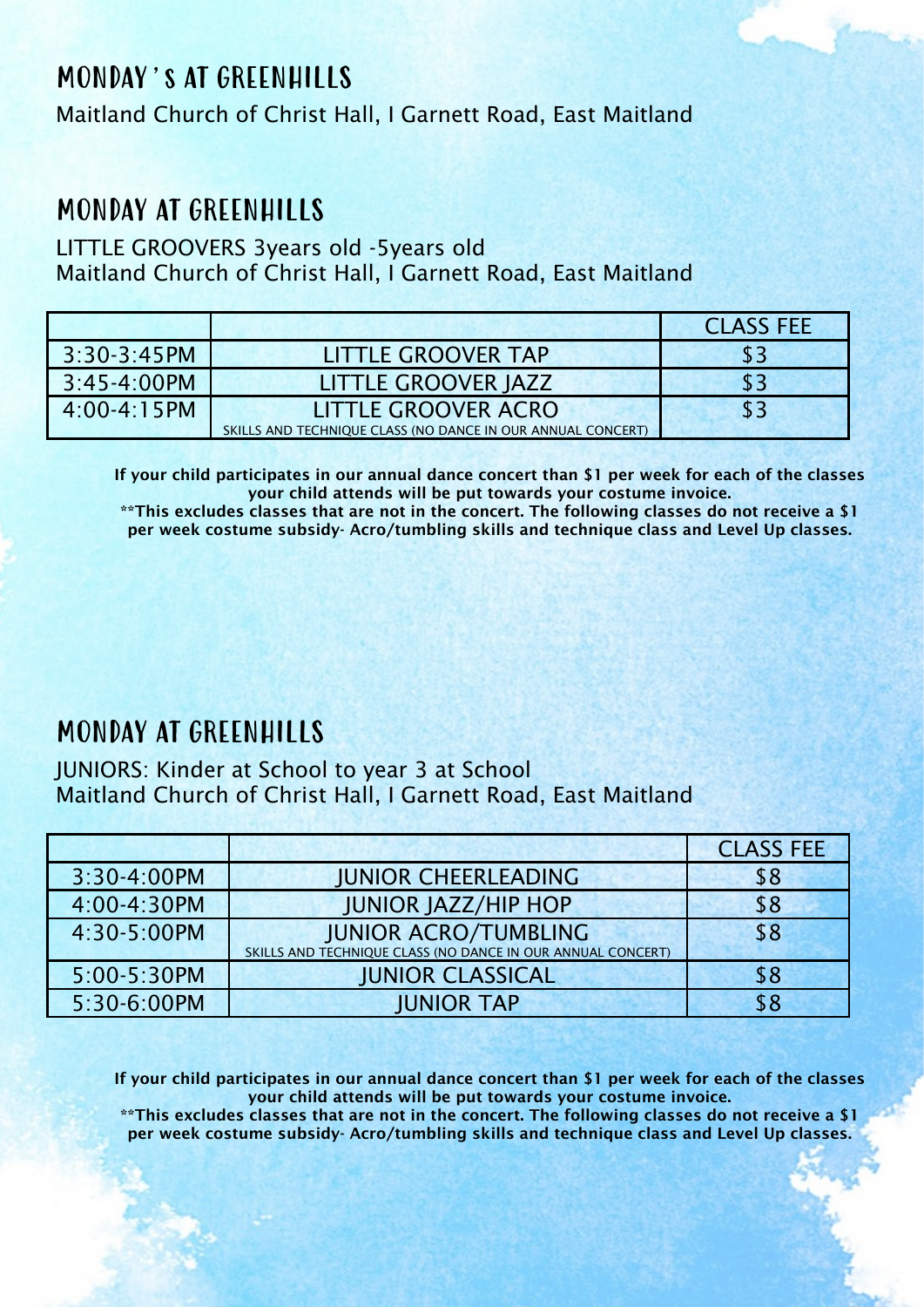# MONDAY AT GREENHILLS

SUB SENIORS: Year 4 at School to year 7 at School Maitland Church of Christ Hall, I Garnett Road, East Maitland

|               |                                                                                                | <b>CLASS FEE</b> |
|---------------|------------------------------------------------------------------------------------------------|------------------|
| 4:00-4:30PM   | <b>SUB SENIOR TAP</b>                                                                          | \$8              |
| 4:30-5:00PM   | <b>SUB SENIOR CLASSICAL</b>                                                                    | \$8              |
| 5:00-5:30PM   | <b>SUB SENIOR HIP HOP</b>                                                                      | \$8              |
| 5:30-6:15PM   | <b>SUB SENIOR ACRO/TUMBLING</b><br>SKILLS AND TECHNIQUE CLASS (NO DANCE IN OUR ANNUAL CONCERT) | \$10             |
| $6:30-7:15PM$ | <b>SUB SENIOR CHEERLEADING</b>                                                                 | \$10             |

If your child participates in our annual dance concert than \$1 per week for each of the classes your child attends will be put towards your costume invoice.

\*\*This excludes classes that are not in the concert. The following classes do not receive a \$1 per week costume subsidy- Acro/tumbling skills and technique class and Level Up classes.

## MONDAY AT GREENHILLS

SENIORS: Year 8 at School and above Maitland Church of Christ Hall, I Garnett Road, East Maitland

|             |                                                                                            | <b>CLASS FEE</b> |
|-------------|--------------------------------------------------------------------------------------------|------------------|
| 5:30-6:15PM | <b>SENIOR ACRO/TUMBLING</b><br>SKILLS AND TECHNIQUE CLASS (NO DANCE IN OUR ANNUAL CONCERT) | \$10             |
| 6:30-7:15PM | <b>SENIOR CHEERLEADING</b>                                                                 | \$10             |
| 7:15-8:00PM | <b>SENIOR HIP HOP/JAZZ</b>                                                                 | \$9              |
| 8:00-8:30PM | <b>SENIOR CLASSICAL</b>                                                                    | \$8              |
| 8:30-9:00PM | <b>SENIOR TAP</b>                                                                          | \$8              |
|             |                                                                                            |                  |

If your child participates in our annual dance concert than \$1 per week for each of the classes your child attends will be put towards your costume invoice.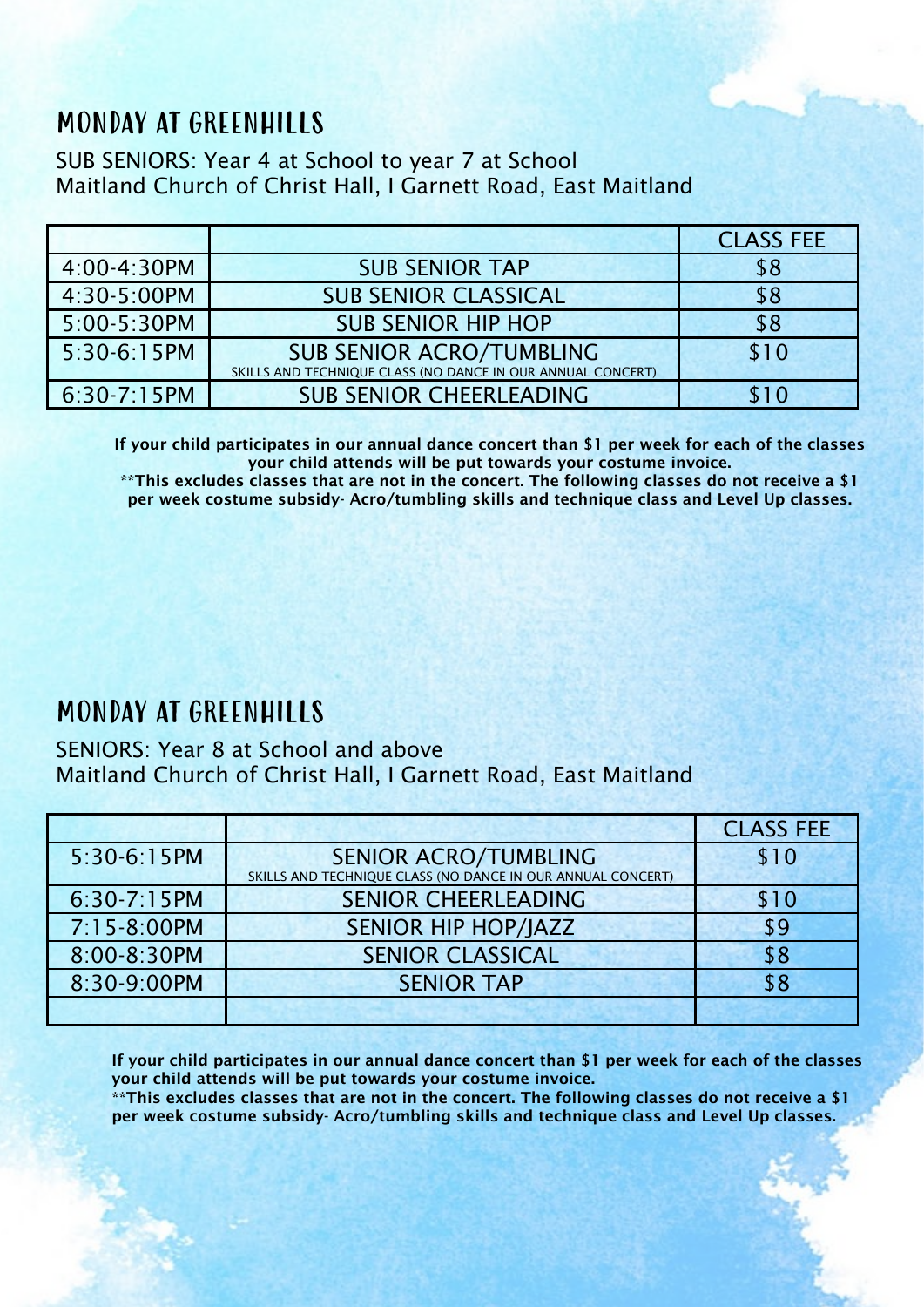# Wednesday ONLINE LEVEL UP CLASSES

### ONLINE ZOOM CLASSES

|               |                                                             | <b>CLASS FEE</b> |
|---------------|-------------------------------------------------------------|------------------|
| $3:45-4:15PM$ | <b>ONLINE LEVEL UP TAP</b>                                  | \$4              |
|               | SKILLS AND TECHNIQUE CLASS (NO DANCE IN OUR ANNUAL CONCERT) |                  |
| 4:15-5:00PM   | <b>ONLINE LEVEL UP ACRO/TUMBLING</b>                        | \$4              |
|               | SKILLS AND TECHNIQUE CLASS (NO DANCE IN OUR ANNUAL CONCERT) |                  |
| 5:00-5:45PM   | <b>ONLINE LEVEL UP STREGNTH AND</b>                         | \$4              |
|               | <b>STRETCHING</b>                                           |                  |
|               | SKILLS AND TECHNIQUE CLASS (NO DANCE IN OUR ANNUAL CONCERT) |                  |

\*\*Online level up classes are not in the concert and *do not* receive \$1 per class your child attends in.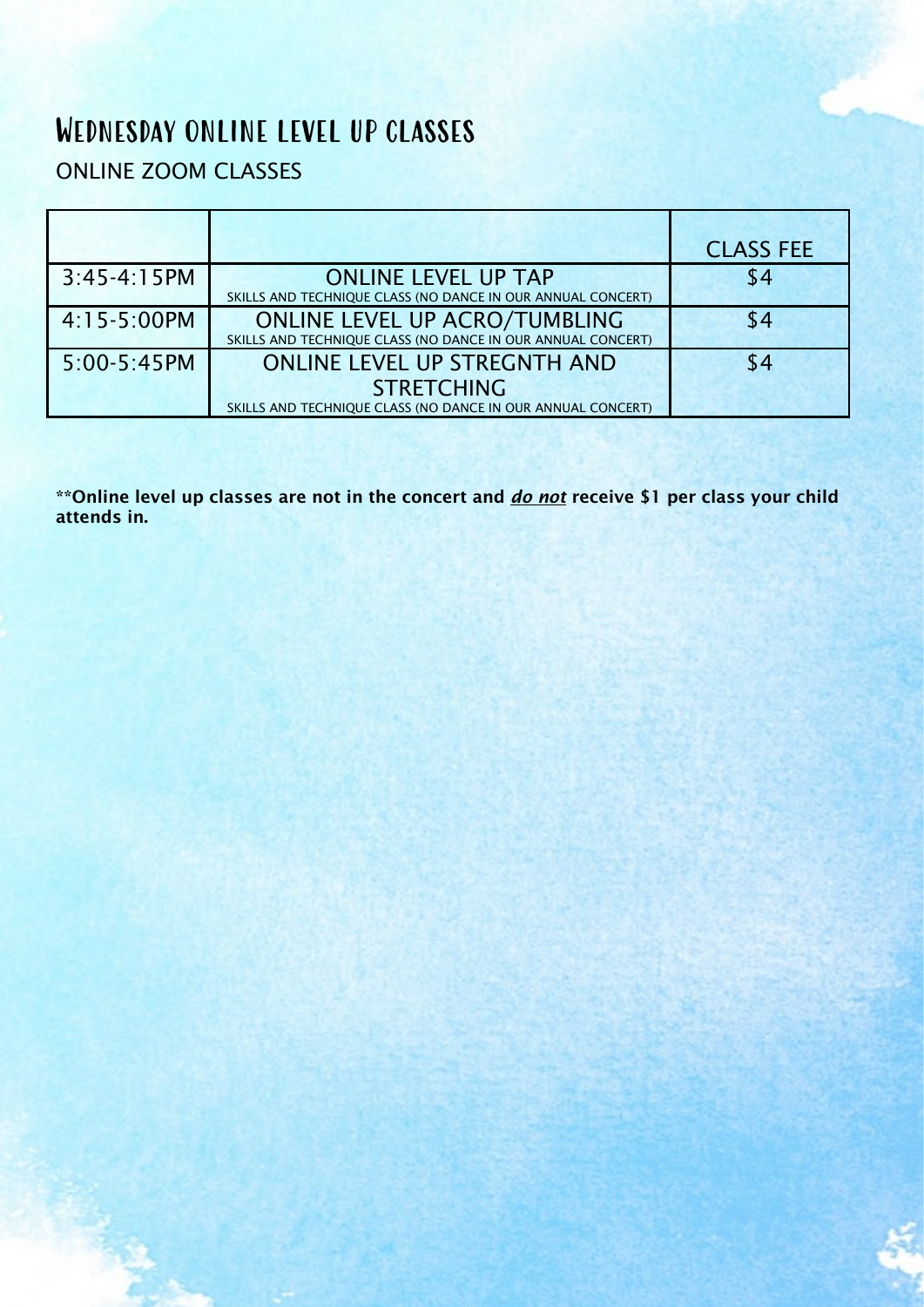# THURSDAY AT GREENHILLS

## THURSDAYS AT GREENHILLS

#### MINI GROOVERS 2years old -3years old Maitland Church of Christ Hall, I Garnett Road, East Maitland

|                  |                                                             | <b>CLASS FEE</b> |
|------------------|-------------------------------------------------------------|------------------|
| $3:30-3:45PM$    | MINI GROOVER JAZZ                                           | \$3              |
| $3:45 - 4:00$ PM | <b>MINI GROOVER ACRO</b>                                    | \$3              |
|                  | SKILLS AND TECHNIQUE CLASS (NO DANCE IN OUR ANNUAL CONCERT) |                  |
| $4:00 - 4:15$ PM | MINI GROOVER CHEERLEADING                                   | \$3              |

If your child participates in our annual dance concert than \$1 per week for each of the classes your child attends will be put towards your costume invoice.

\*\*This excludes classes that are not in the concert. The following classes do not receive a \$1 per week costume subsidy- Acro/tumbling skills and technique class and Level Up classes.

### THURSDAYS AT GREENHILLS

LITTLE GROOVERS 3years old -5years old Maitland Church of Christ Hall, I Garnett Road, East Maitland

|                  |                                                             | <b>CLASS FEE</b> |
|------------------|-------------------------------------------------------------|------------------|
| $3:30-3:45PM$    | LITTLE GROOVER JAZZ                                         | \$3              |
| $3:45-4:00PM$    | LITTLE GROOVER ACRO DANCE                                   | \$3              |
|                  | SKILLS AND TECHNIQUE CLASS (NO DANCE IN OUR ANNUAL CONCERT) |                  |
| $4:00 - 4:15$ PM | LITTLE GROOVER CHEERELADING                                 | \$3              |

If your child participates in our annual dance concert than \$1 per week for each of the classes your child attends will be put towards your costume invoice.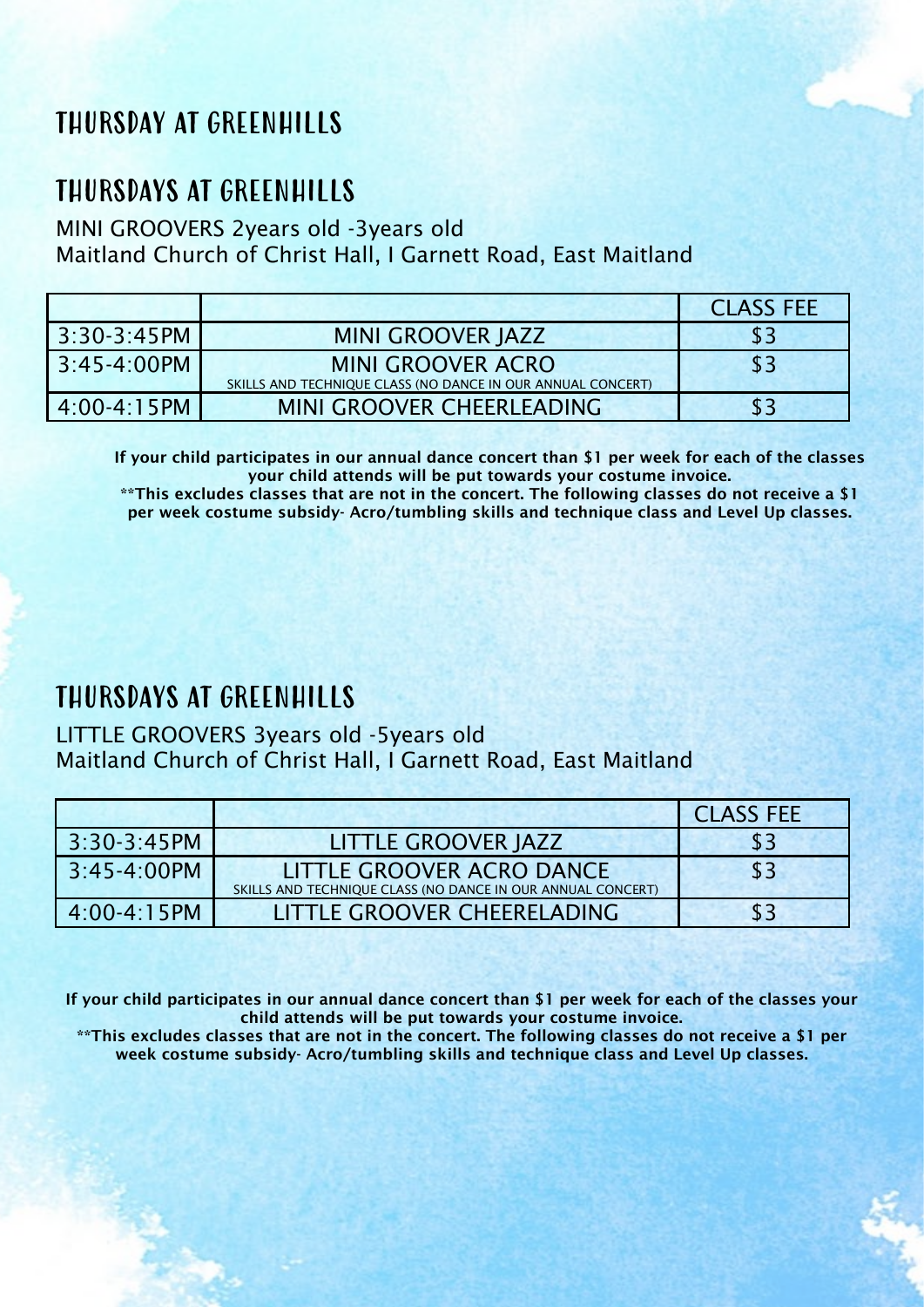# THURSDAYS AT GREENHILLS

#### JUNIORS: Kinder at School to year 3 at School Maitland Church of Christ Hall, I Garnett Road, East Maitland

|             |                                                                                            | <b>CLASS FEE</b> |
|-------------|--------------------------------------------------------------------------------------------|------------------|
| 3:30-4:00PM | <b>JUNIOR ACRO/TUMBLING</b><br>SKILLS AND TECHNIQUE CLASS (NO DANCE IN OUR ANNUAL CONCERT) | \$8              |
|             |                                                                                            |                  |
| 4:00-4:30PM | <b>JUNIOR CHEERLEADING</b>                                                                 | \$8              |
| 4:30-5:00PM | <b>JUNIOR JAZZ/HIP HOP</b>                                                                 | \$8              |
| 5:00-5:30PM | <b>JUNIOR CLASSICAL</b>                                                                    | \$8              |
|             |                                                                                            |                  |

If your child participates in our annual dance concert than \$1 per week for each of the classes your child attends will be put towards your costume invoice.

\*\*This excludes classes that are not in the concert. The following classes do not receive a \$1 per week costume subsidy- Acro/tumbling skills and technique class and Level Up classes.

## THURSDAY AT GREENHILLS

#### SUB SENIORS: Year 4 at School to year 7 at School 1Maitland Church of Christ Hall, I Garnett Road, East Maitland

|               |                                                                                | <b>CLASS FEE</b> |
|---------------|--------------------------------------------------------------------------------|------------------|
| 4:00-4:30PM   | <b>SUB SENIOR TAP</b>                                                          | \$8              |
| 4:30-5:00PM   | <b>SUB SENIOR CLASSICAL</b>                                                    | \$8              |
| 5:00-5:30PM   | <b>SUB SENIOR JAZZ/HIP HOP</b>                                                 | \$8              |
| 5:30-6:15PM   | <b>SUB SENIOR ACRO DANCE AND</b>                                               | \$10             |
|               | <b>TUMBLING</b><br>SKILLS AND TECHNIQUE CLASS (NO DANCE IN OUR ANNUAL CONCERT) |                  |
| $6:30-7:15PM$ | <b>SUB SENIOR CHEERLEADING</b>                                                 | \$10             |

If your child participates in our annual dance concert than \$1 per week for each of the classes your child attends will be put towards your costume invoice.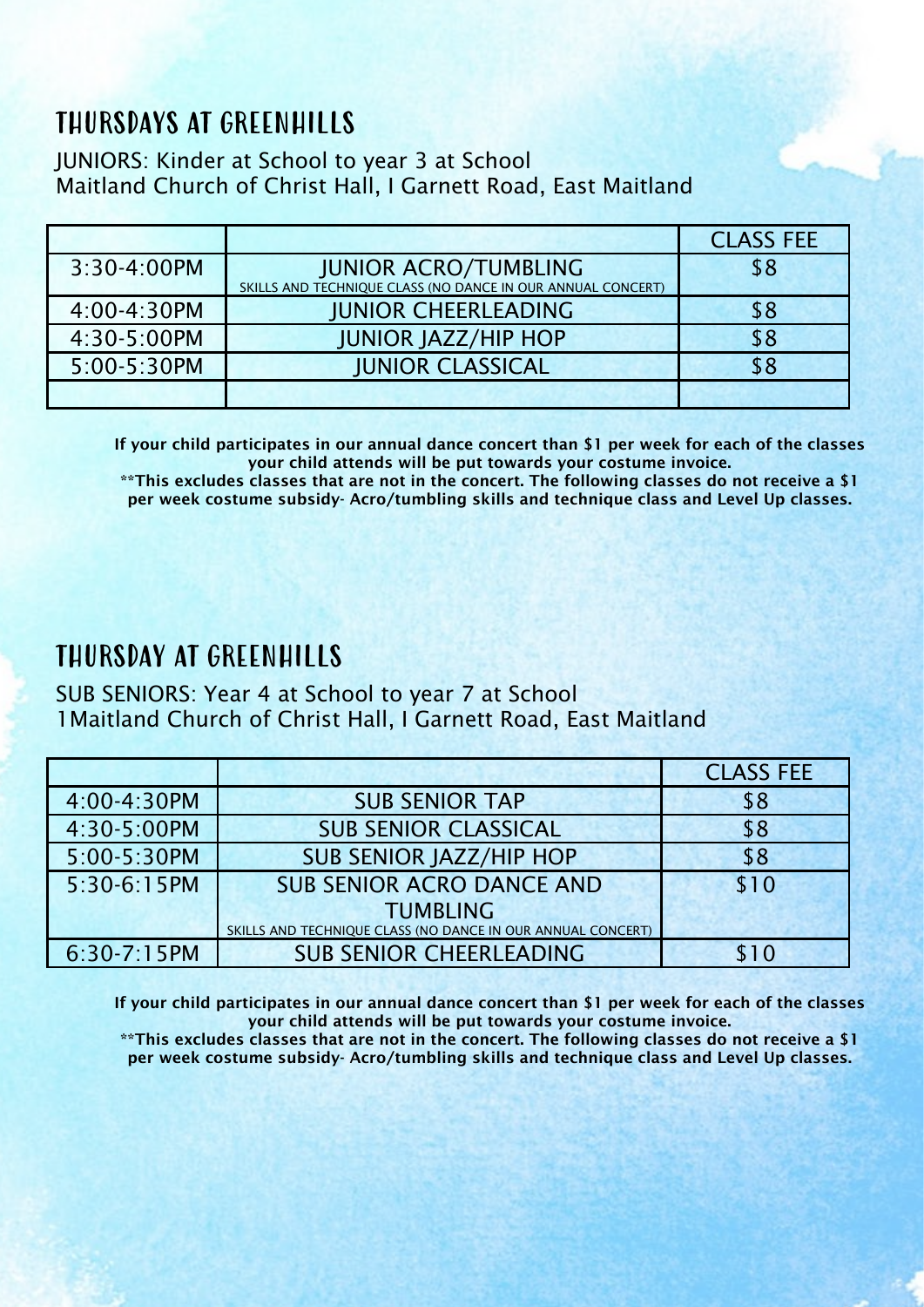## THURSDAY AT GREENHILLS

SENIORS: Year 8 at School and above Maitland Church of Christ Hall, I Garnett Road, East Maitland

|               |                                                                                               | <b>CLASS FEE</b> |
|---------------|-----------------------------------------------------------------------------------------------|------------------|
| 5:30-6:15PM   | SENIOR ACRO DANCE AND TUMBLING<br>SKILLS AND TECHNIQUE CLASS (NO DANCE IN OUR ANNUAL CONCERT) | \$10             |
|               |                                                                                               |                  |
| $6:30-7:15PM$ | <b>SENIOR CHEERLEADING</b>                                                                    | \$10             |
| 7:15-8:00PM   | <b>SENIOR JAZZ/HIP HOP</b>                                                                    | \$9              |
| 8:00-8:30PM   | <b>SENIOR CLASSICAL</b>                                                                       | \$8              |
| 8:30-9:00PM   | <b>SENIOR TAP</b>                                                                             | \$8              |

If your child participates in our annual dance concert than \$1 per week for each of the classes your child attends will be put towards your costume invoice.